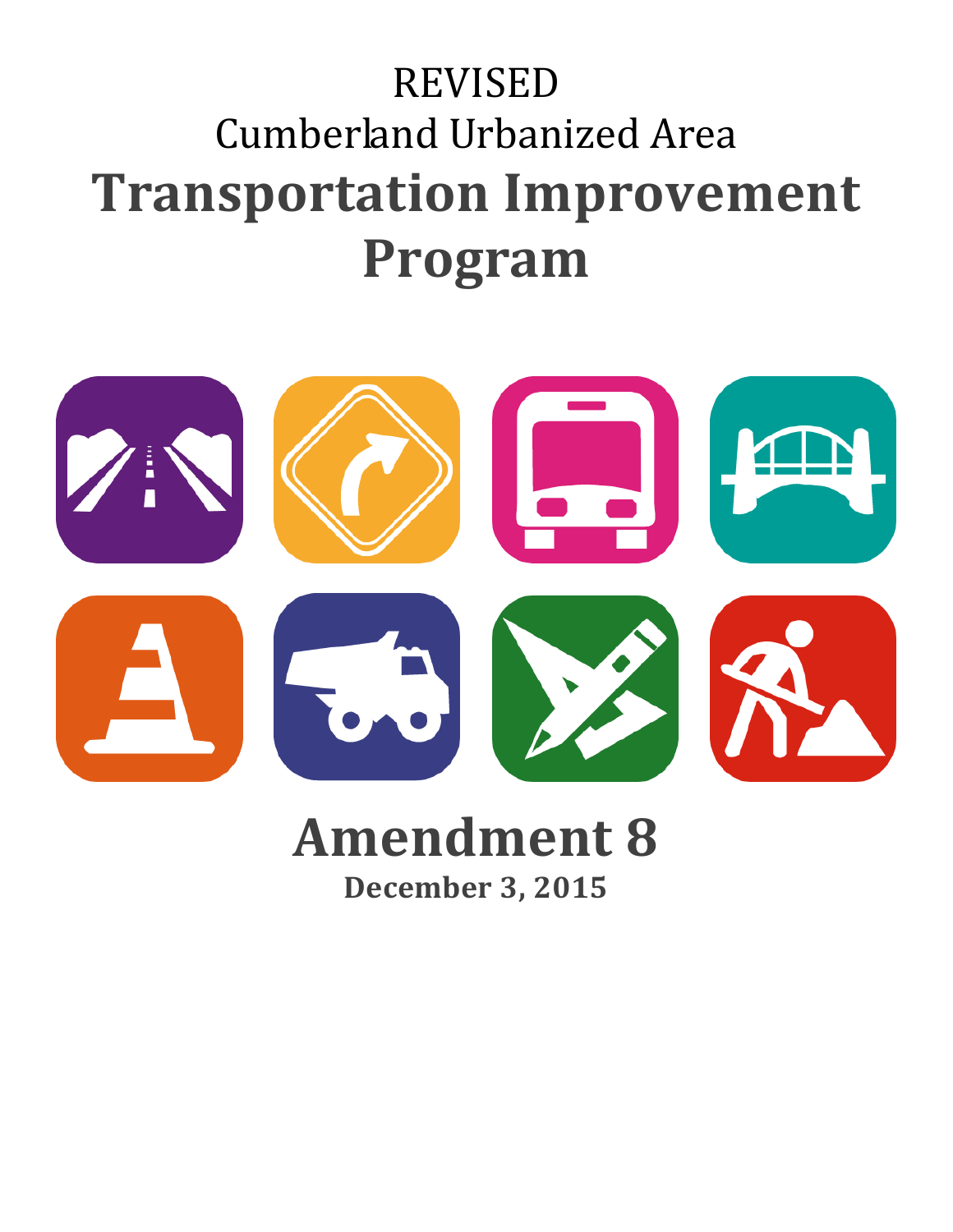### **RESOLUTION**

#### *No. 15-23*

Resolution approving the Fiscal Year 2014- 2019 Transportation Improvement Program:

WHEREAS, the Cumberland Area Metropolitan Planning Organization was establishes to manage and provide policy direction to the Unified Planning Program in accordance with Federal requirements, and the Allegany County Commissioners have been designated as the Metropolitan Planning Organization for this area as approved by the Maryland Governor Harry Hughes on May 17, 1982; and

WHEREAS, the staff of the Maryland Department of Transportation and the Allegany County Department of Community Services, have together prepared the Transportation Improvement Program for Fiscal Year 2014 – 2019 in compliance with applicable Federal programs and regulations.

WHEREAS, Allegany County has sought FTA funding for public transportation; and

WHEREAS, the Small Urban Transit System Capital Assistance for transit services provided by Allegany County has a cost of \$1,253,924.00; and

NOW, THEREFORE, BE IT RESOLVED that the Allegany County Commissioners acting as the Cumberland Area Metropolitan Planning Organization approves the Revised Fiscal Year 2014 – 2019 Transportation Improvement Program, and will keep the record open for thirty day to allow for any additional public comments.

ADOPTED THIS 3rd day of December, 2015.

County Commissioners of Allegany County, Maryland

 $\mathcal{U}$ 

William R. Valentine, President

*\_\_\_\_\_\_\_\_\_\_\_\_\_\_\_\_\_\_\_\_\_\_\_\_\_\_\_\_\_\_\_\_\_\_\_\_\_\_\_\_\_\_\_\_\_\_\_\_\_\_\_\_* Creade V. Brodie, Jr., Commissioner

 $\angle$   $\angle$   $\angle$   $\angle$   $\angle$   $\triangle$ Jacob C. Shade, Commissioner

ATTEST:  $\Box$ 

David A. Eberly County Administrator